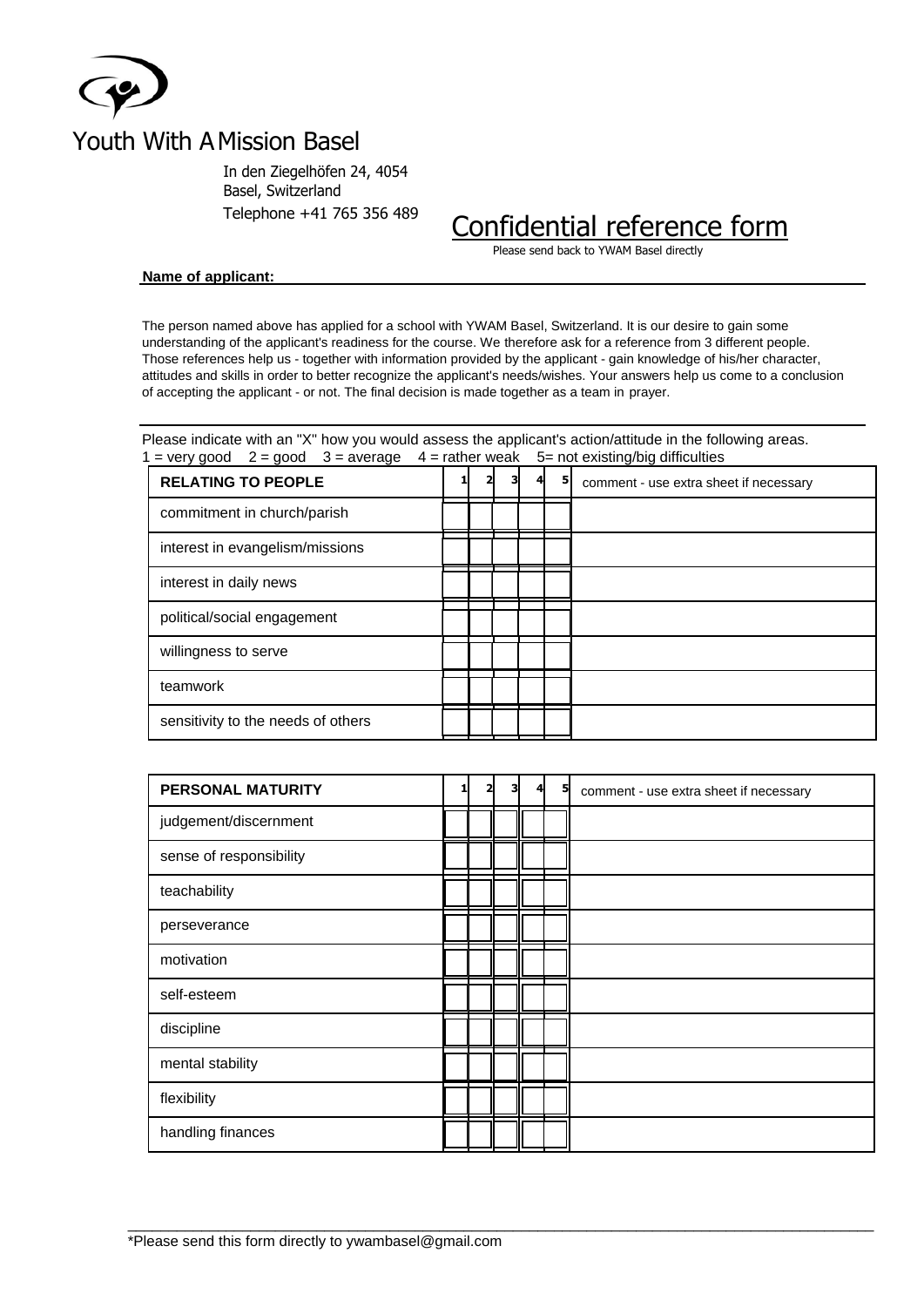| <b>OTHERS</b>         | וכ | 31 | 5 | comment - use extra sheet if necessary |
|-----------------------|----|----|---|----------------------------------------|
| outward experience    |    |    |   |                                        |
| general understanding |    |    |   |                                        |
| habits/addictions     |    |    |   |                                        |
| special skills        |    |    |   |                                        |

| <b>LEADERSHIP QUALITIES</b>                       |  |  | 51 | comment - use extra sheet if necessary |
|---------------------------------------------------|--|--|----|----------------------------------------|
| planning, setting goals                           |  |  |    |                                        |
| communication/effectivenes in passing on<br>ideas |  |  |    |                                        |
| initiative                                        |  |  |    |                                        |
| can organize, motivate and teach others           |  |  |    |                                        |

 $\_$  ,  $\_$  ,  $\_$  ,  $\_$  ,  $\_$  ,  $\_$  ,  $\_$  ,  $\_$  ,  $\_$  ,  $\_$  ,  $\_$  ,  $\_$  ,  $\_$  ,  $\_$  ,  $\_$  ,  $\_$  ,  $\_$  ,  $\_$  ,  $\_$  ,  $\_$  ,  $\_$  ,  $\_$  ,  $\_$  ,  $\_$  ,  $\_$  ,  $\_$  ,  $\_$  ,  $\_$  ,  $\_$  ,  $\_$  ,  $\_$  ,  $\_$  ,  $\_$  ,  $\_$  ,  $\_$  ,  $\_$  ,  $\_$  ,

#### **EXTRA COMMENTS:**